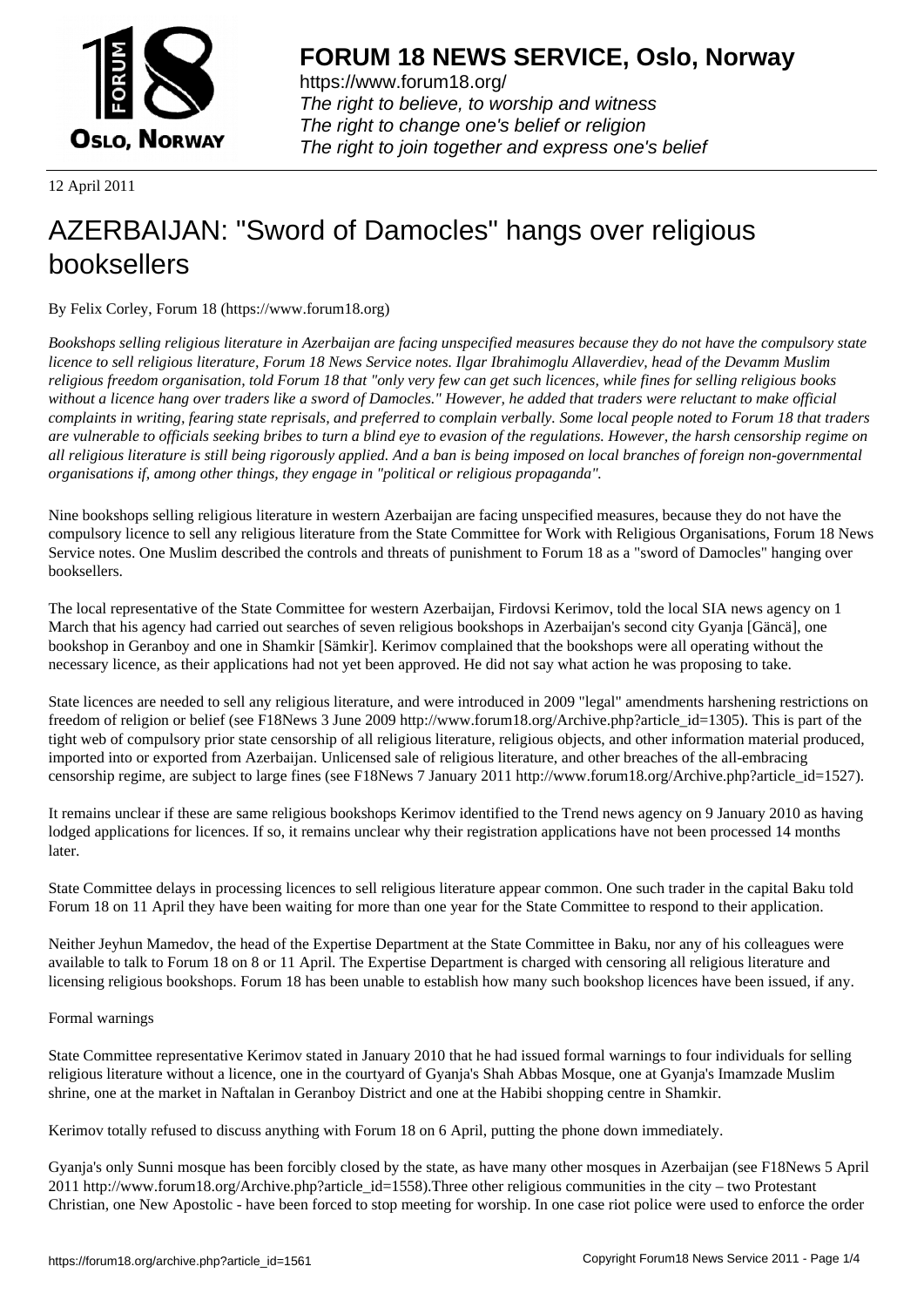#### Sword of Damocles

Ilgar Ibrahimoglu Allaverdiev, head of the Devamm Muslim religious freedom organisation, said that "dozens" of complaints followed the introduction of the licensing system. "Bookshops unanimously regarded these regulations as designed to obstruct the sale of religious literature," he told Forum 18 from Baku on 9 April. However, he added that traders were reluctant to make official complaints in writing, fearing state reprisals, and preferred to complain verbally.

Ibrahimoglu also complained about the procedure for obtaining such licences, which he says is "highly bureaucratic and non-transparent". "Only very few can get such licences," he told Forum 18, "while fines for selling religious books without a licence hang over traders like a sword of Damocles."

Forum 18 notes that the compulsory licensing before religious books can be sold is not uniformly applied across the country. Some general bookshops, street traders and places of worship sell religious titles apparently without the necessary permission. However, some local people noted to Forum 18 that this leaves them vulnerable to officials seeking bribes to turn a blind eye to evasion of the regulations.

## Religious communities censored

Religious communities themselves have under Article 22 of the Religion Law, since its original adoption in 1992, been required to have prior official approval to produce or import religious literature, religious objects or other information material. Such censorship is conducted by the Expertise Department of the State Committee, to which all applications have to be made.

All religious literature printed in and imported into the country – including sent by post – has to gain specific approval from the State Committee on each individual occasion. The State Committee also specifies the number of copies of each named work that may be printed or imported, checks the contents of bookshops, and has a list of "banned" religious literature which it will not make public (see F18News 6 August 2008 http://www.forum18.org/Archive.php?article\_id=1168).

## Compulsory licensing of religious bookshops introduced

A clause was added to Article 22 of the Religion Law in the 2009 amendments, stating that: "The sale of literature and objects of religious designation and other informational materials of religious content is carried out only in specialised points of sale created with the agreement of the appropriate organ of executive power." The 29 May 2009 presidential decree implementing amendments to the Religion Law and the Criminal and Administrative Codes identified the State Committee as the "appropriate organ" (see F18News 3 June 2009 http://www.forum18.org/Archive.php?article\_id=1305).

The Justice Ministry issued an Instruction on 26 October 2009, signed by Deputy Minister Togrul Musaev, setting out how individuals or groups of individuals apply for such permission for religious bookshops from the State Committee. The State Committee is required to gain the approval of the local Administration where the proposed religious bookshop is based before giving its own final approval, signed by the State Committee Chair. This is currently Hidayat Orujev.

Applications can be rejected if the materials to be sold encourage individuals to break state laws, "violate public order or public safety" or incite hatred. Such rejections can be challenged through the courts.

Revisions to the State Committee's July 2001 Regulations setting out its duties, approved in a decree signed by President Ilham Aliyev on 2 November 2009, set out in a new Article 7.9-6 its obligations not only to censor all religious literature but also to grant licences for religious bookshops. The 2001 Regulations gave the State Committee the obligation in Article 9.2 to censor all religious literature through control of its production, import and distribution, but made no mention of religious bookshops (see F18News 6 August 2008 http://www.forum18.org/Archive.php?article\_id=1168).

Punishments for breaking the censorship regime were harshened in December 2010 (see F18News 7 January 2011 http://www.forum18.org/Archive.php?article\_id=1527).

"If there are no problems.."

State Committee Chair Orujev told an 8 December 2009 meeting of religious leaders, reported by Novosti Azerbaijan agency that day, that shops needed to apply for licences from his Committee. "In its turn, the State Committee will, together with the local executive bodies, study the question of the expediency of opening such a shop. If there are no problems, the State Committee will give permission for the opening of a shop." He insisted no fees would be charged for such licences.

After the 2009 changes, responsibility for handling applications from bookshops was added to the existing censorship duties of the Expertise Department, Orujev's colleague Yusif Askerov told Forum 18 on 8 April.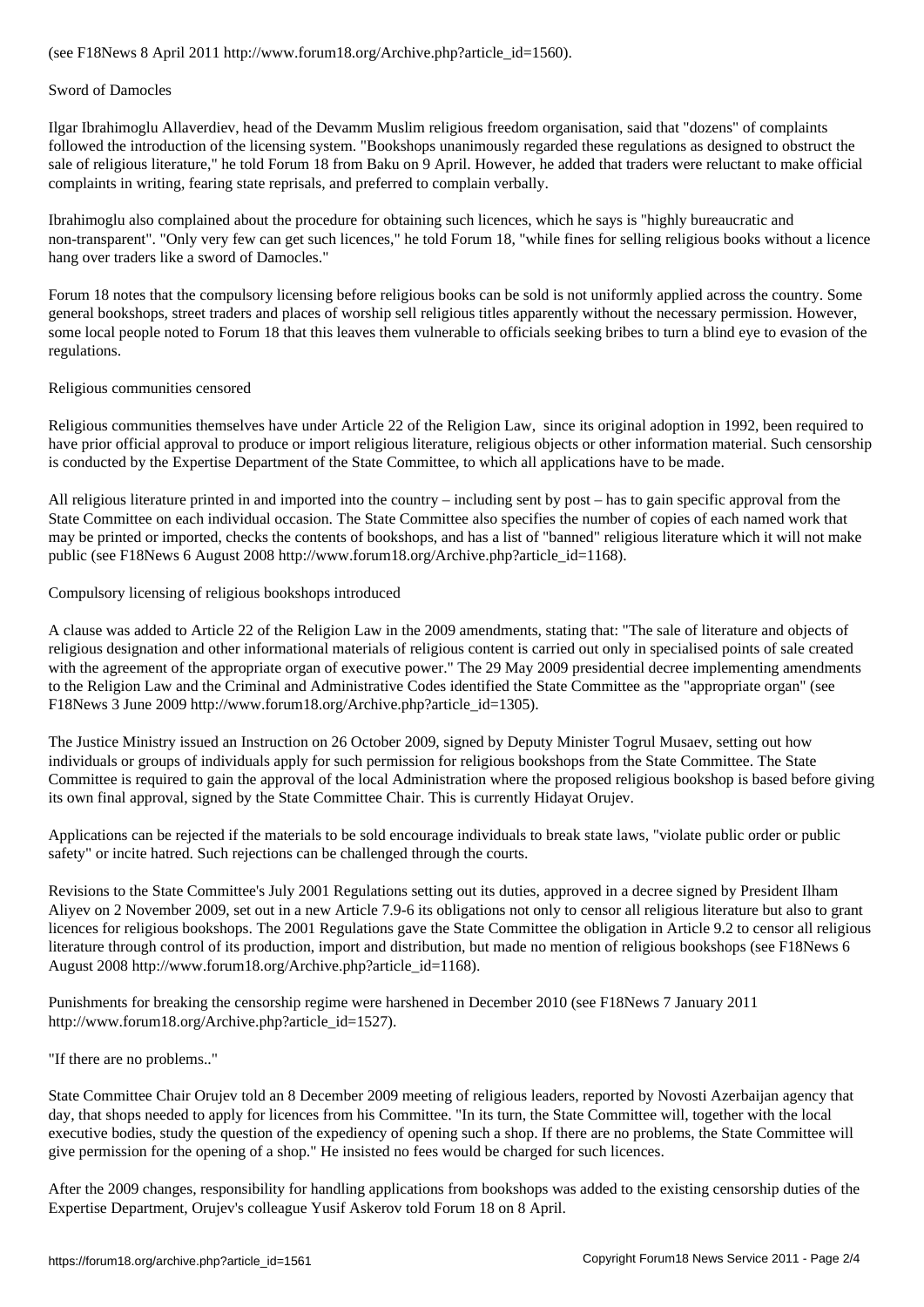Justifying the restrictions on where religious literature could be sold, Expertise Department head Mamedov claimed in 2009 that sometimes religious literature was being sold in shops selling alcoholic drinks, tobacco, food, clothes, building material and in underground passageways.

"Sometimes you even find cases of religious literature on sale in dirty places, and this is regarded as disrespect for religious values and arouses justifiable public dissatisfaction," Mamedov told the Trend news agency on 11 December 2009. "It is not right to equate the sale of religious literature to the sale of other products. Preventing such cases is the duty of both the government and of every citizen of Azerbaijan."

## Raids

As well as the nine bookshops in western Azerbaijan, State Committee representatives and police have raided shops elsewhere selling religious books since the introduction of the controls in 2009.

In February 2010, citing the new requirements, the southern representative of the State Committee, Miryahya Badirov, conducted a check of 16 religious bookshops in seven southern districts bordering Iran, complaining that none had applied for a licence, the Trend news agency noted.

On 19 June 2010, police raided a shop in Zakatala and seized 42 books, 20 CDs and other religious items, which they termed "illegal", the Interior Ministry website reported.

## Confiscated

Religious books – Muslim, Christian, Jehovah's Witness or of other faiths - are frequently seized by the State Customs Committee from travellers entering Azerbaijan at Baku airport or through land or sea borders. Several individuals who asked not to be identified told Forum 18 that religious books have been confiscated from the since the beginning of 2011 on the border from Georgia.

Censorship at the state borders has long been in operation (see F18News 24 February 2009 http://www.forum18.org/Archive.php?article\_id=1259).

"People no longer risk bringing religious literature into the country," Ilya Zenchenko, head of the Baptist Union, told Forum 18 from Baku on 11 April. "There are many Christian books I would like to bring in with me from other countries, but I can't – they would be confiscated from me."

Christian books have on occasion been handed to Azerbaijan's Russian Orthodox diocese, even though many of the books may have been confiscated from people who are not Russian Orthodox. On 27 December 2010, the Customs Committee formally handed over 79 religious books at Baku's Orthodox cathedral. Committee Chair Aydyn Aliyev stated that these books had been confiscated by his officers, the APA news agency noted the same day.

#### Everyday censorship

The Expertise Department's main task remains censorship of religious literature which individuals or religious communities want to publish or import into Azerbaijan. Not only does the State Committee give or deny approval for specific publications and even their titles, if it approves them it also specifies the number that it approves. Such numbers are often far below the number sought, members of a variety of religious communities have told Forum 18 (see F18News 6 August 2008 http://www.forum18.org/Archive.php?article\_id=1168).

The State Committee in its report for 2009 submitted to Azerbaijan's Parliament, the Milli Mejlis, noted that 2,332 different religious books were submitted for censorship that year, Trend news agency noted on 11 March 2010. Of these 380 were deemed "harmful", and their import and distribution was prevented. It added that for 114 publications for which republication permission had been sought, suggestions for "appropriate changes" were "recommended" in 21 cases to correct "defects".

The State Committee report to the Milli Mejlis for 2010 noted that of 1,710 religious titles submitted for censorship that year, 390 were deemed "harmful" and they were banned from import and distribution. Of 152 submitted for approval for publication within Azerbaijan, 15 were considered "inexpedient", APA news agency noted on 7 March 2011.

#### No "religious propaganda" for foreign NGOs

Meanwhile, new procedures for local branches in Azerbaijan of foreign non-governmental organisations ban their registration with the Justice Ministry if, among other things, they engage in "political or religious propaganda". The new ban came in Article 3.2.4 of the Rules for implementing the Law on Non-governmental Organisations. These were approved by a Cabinet of Ministers Decree of 16 March, signed by Prime Minister Artur Rasizade and published on the state legal portal e-qanun.az.